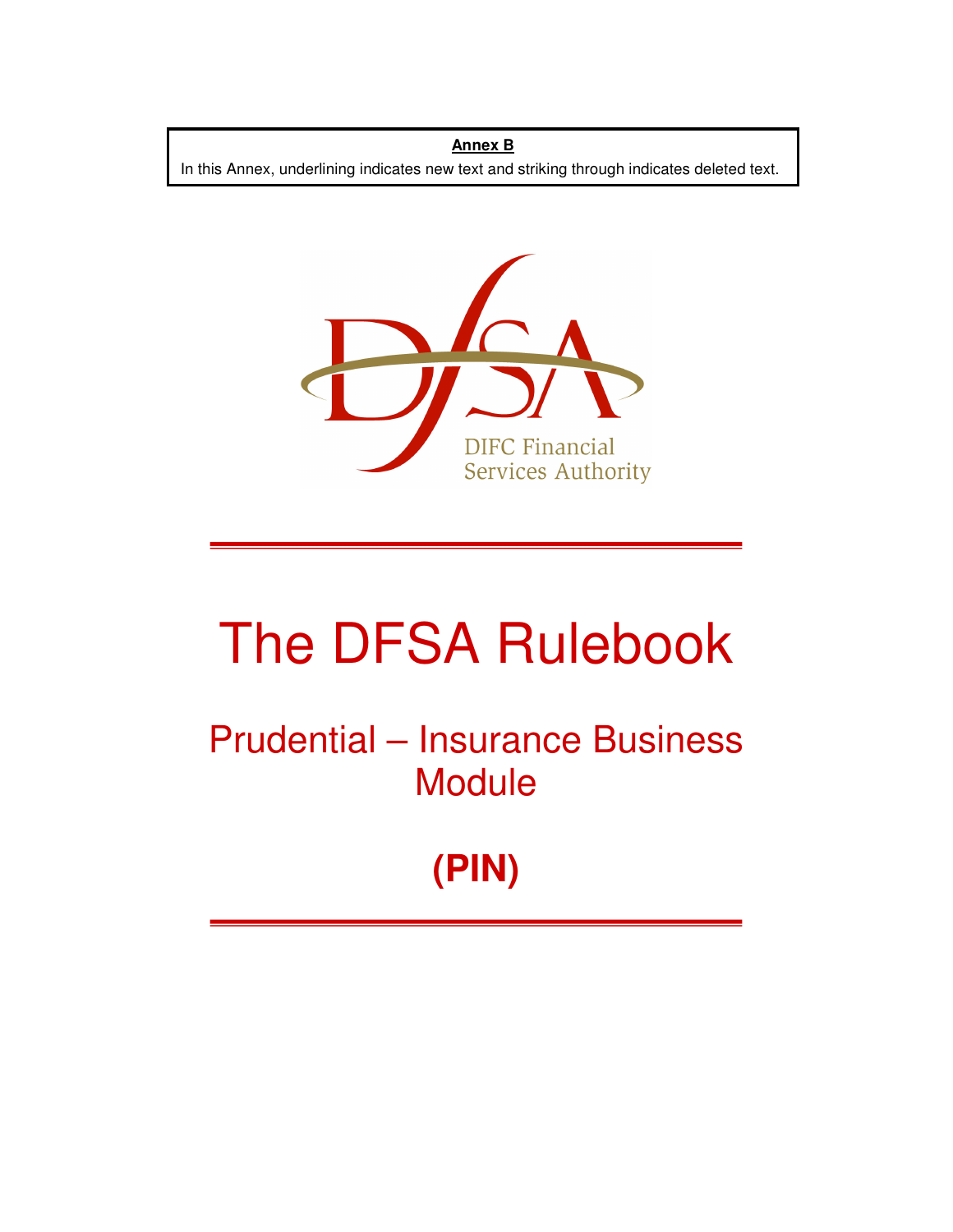

## **Contents**

The contents of this module are divided into the following chapters, sections and appendices:

**1. ………….** 

# **App10 REPORTING TO THE DFSA**

- 
- A10.1 Purpose and general provisions<br>A10.2 Completion of forms for global, c A10.2 Completion of forms for global, cell, fund and DIFC business reporting units<br>A10.3 Content of returns
- Content of returns
- A10.4 General provisions relating to the completion of forms
- A10.5 Statement by directors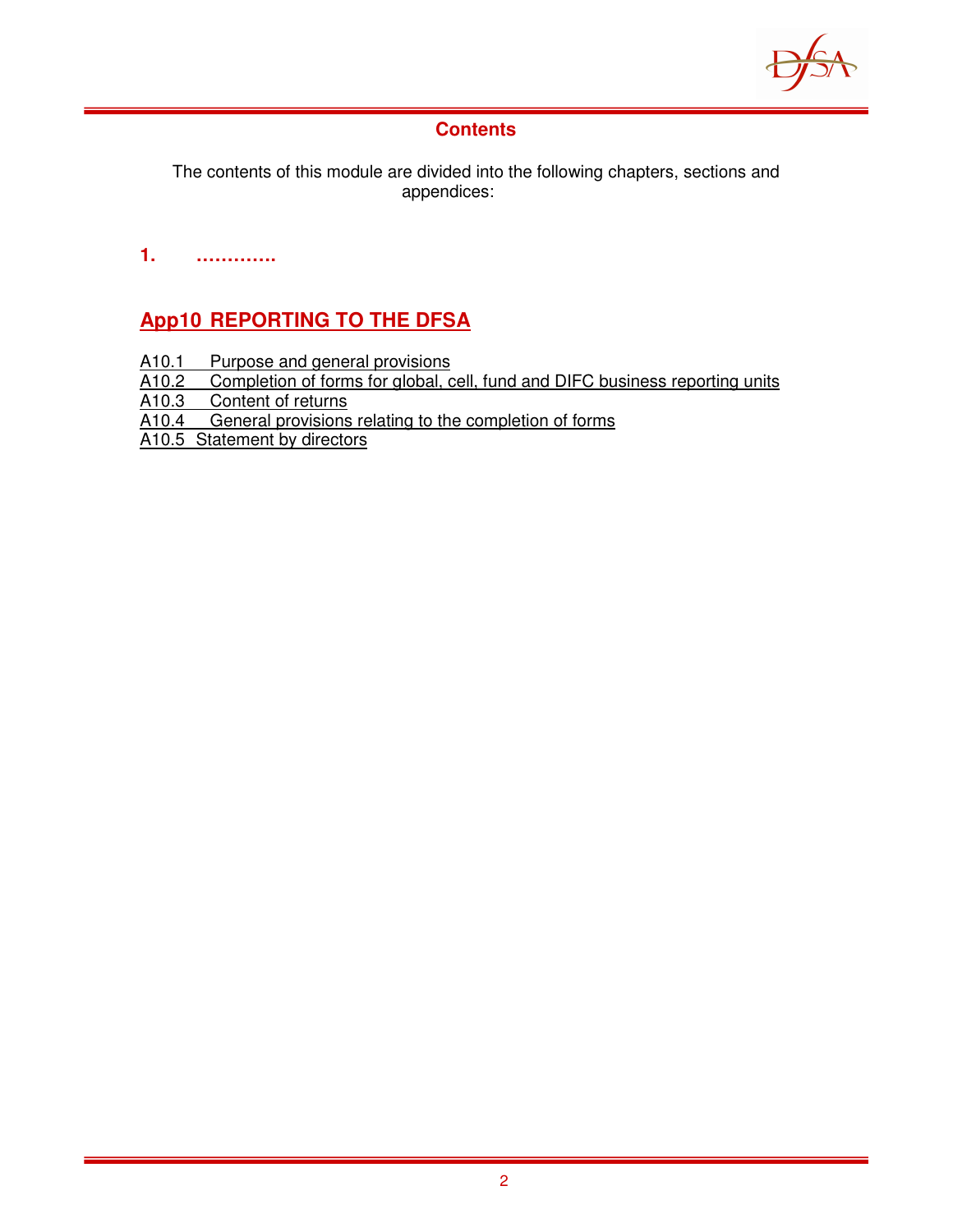

## **6 FINANCIAL AND OTHER REPORTING BY INSURERS**

## **6.1 Introduction**

**6.1.1** This chapter applies to all Insurers.

#### **Guidance**

This chapter sets out requirements for reporting by Insurers to the DFSA, including requirements for audit of the Annual Regulatory Return. The Quarterly Regulatory Return is not subject to audit.

## **6.2 Annual regulatory return**

- **6.2.1** An Insurer must, at the end of each reporting period, prepare an Annual Regulatory Return.
- **6.2.2** The Annual Regulatory Return must comprise the statements set out in PRU chapter 3App10, together with any Supplementary Notes pertaining to those forms, and including a Statement by Directors.
- **6.2.3** The form and content of the statements comprising the Annual Regulatory Return (including the Statement by Directors) is set out in PRU chapter 3 and PIN App10.
- **6.2.4 ……………**

## **6.3 Quarterly regulatory return**

- **6.3.1** Subject to Rule 6.3.4, an Insurer must, at the end of March, June, September and December in each year, prepare a Quarterly Regulatory Return in respect of the period commencing at the start of the Insurer's reporting period and ending on that date.
- **6.3.2** The Quarterly Regulatory Return shall comprise the statements set out in PRU chapter 3App10, together with any Supplementary Notes pertaining to those forms, and including a Statement by Directors.
- **6.3.3** The form and content of the statements comprising the Quarterly Regulatory Return (including the Statement by Directors) is set out in PRU chapter 3 and PIN App10.
- **6.3.4 ……………**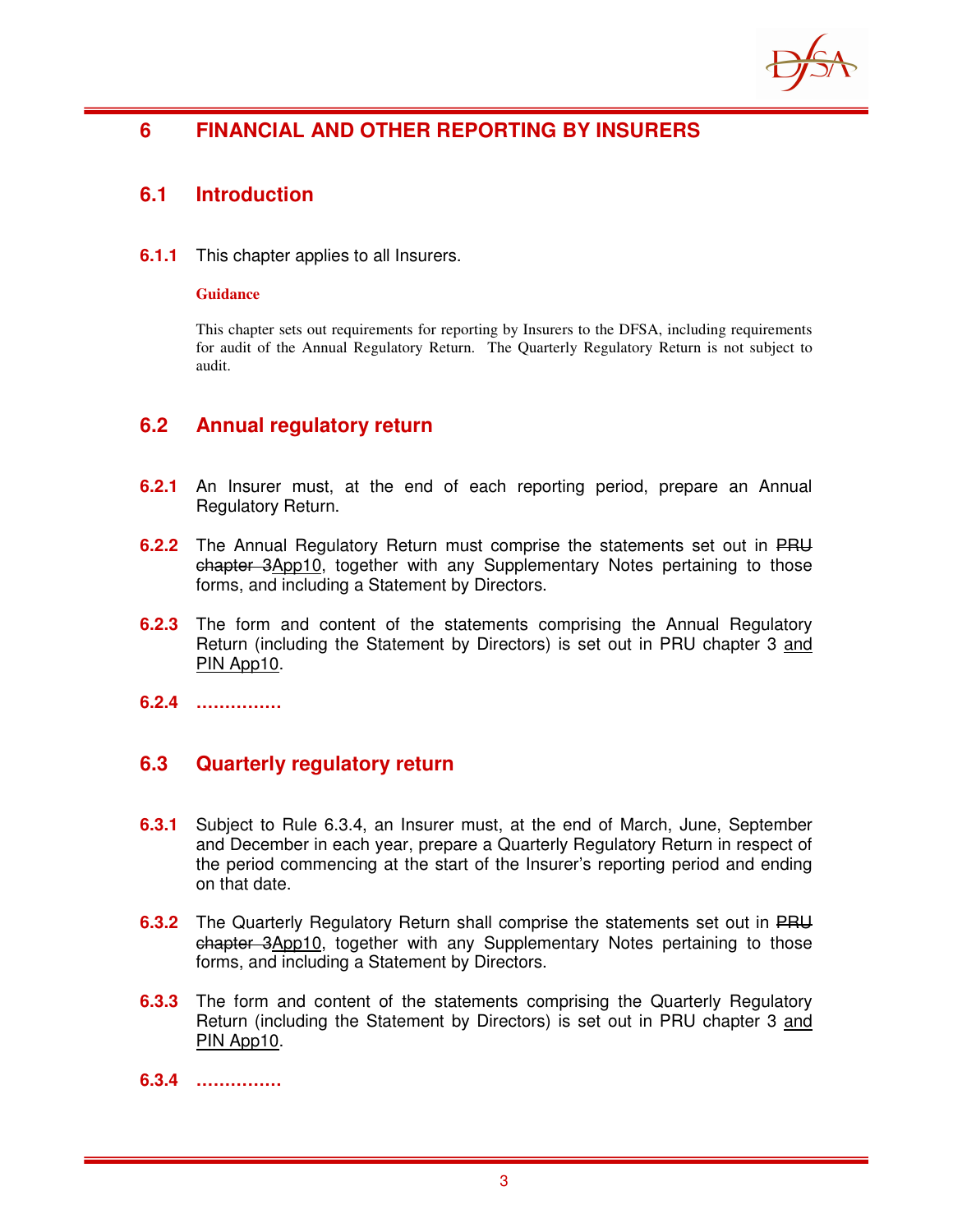

## **6.4 Audit of annual regulatory return**

**6.4.1** Subject to Rule 6.4.2, the Annual Regulatory Return of every Insurer must be audited in accordance with International Statements on Auditing relevant to the audit of the Annual Regulatory Return, by the Insurer's auditor.

#### **Guidance**

The qualifications and appointment of the auditor of an Authorised Firm are specified in GEN chapter 8.

**6.4.2** The statements in the Annual Regulatory Return that are subject to audit are set out in PRU chapter 3 and PIN App10.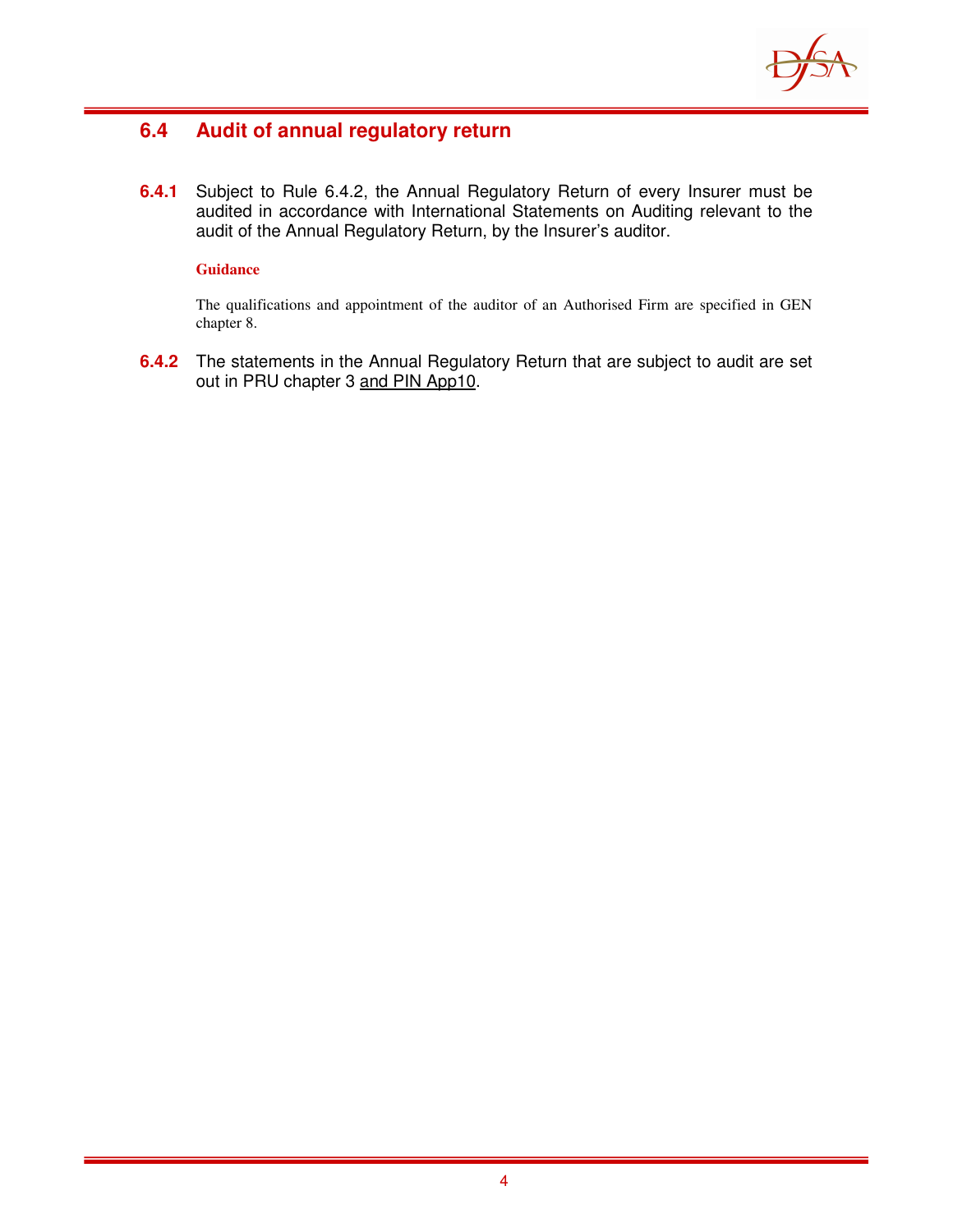

# **App1 GUIDE TO THE APPENDICES**

## **A1.1 Guide to the appendices**

#### **Guidance**

- 1. In PIN, appendices have been used to present detailed material which would otherwise break up the flow of the main text.
- 2. App2 presents detailed guidance on systems and controls issues particularly relevant to Insurers.
- 3. The remaining appendices are all concerned with capital adequacy calculations and reporting.
- 4. A fundamental requirement of chapter 4 of the Rules is that an Insurer's capital resources should be at least equal to its capital requirement.
- 5. App3 contains the Rules for the calculation of an Insurer's capital resources, for a normally structured Insurer. App5 and App7 contain the corresponding rules for a Protected Cell Company and a segregated Long-Term Insurance Fund respectively.
- 6. App4 contains the Rules for the calculation of an Insurer's capital requirement, for a normally structured insurer. App6 and App8 contain the corresponding rules for a Protected Cell Company and a segregated Long-Term Insurance Fund respectively. They make frequent reference to App4.
- 7. App9 contains the rules for the calculation of the DIFC Business Risk Capital Requirement referred to in Rule 4.7.2(d). It is only applicable to Insurers incorporated outside the DIFC.
- 8. PRU and App10 contains financial reporting forms, and specifies how they must be completed.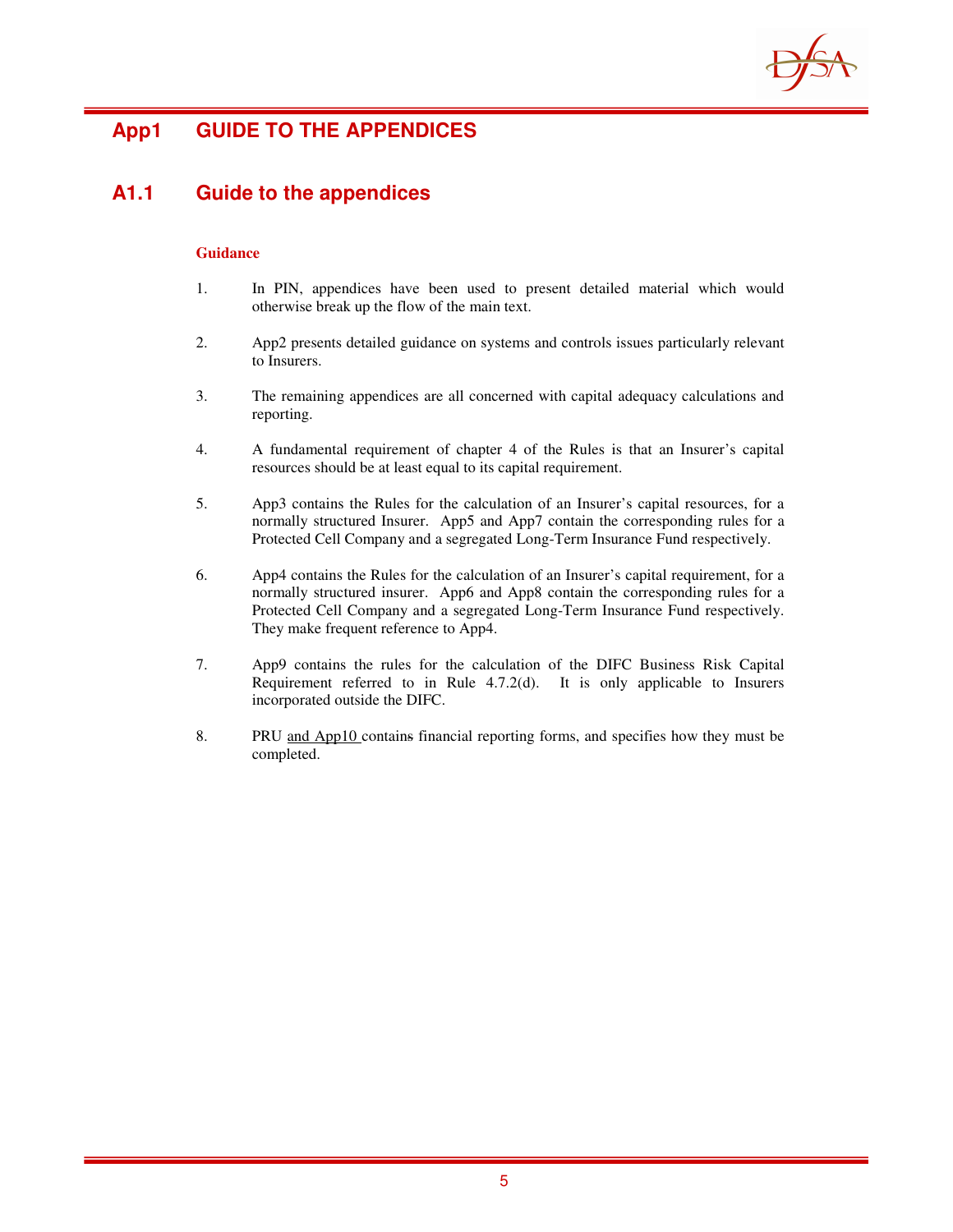

# **APP10 REPORTING TO THE DFSA**

## **A10.1 Purpose and general provisions**

**A10.1.1** This appendix applies to all Insurers.

#### **A10.1.2** In this appendix and the forms, unless the term 'Annual Regulatory Return' or 'Quarterly Regulatory Return' is used, the term 'Return' includes both of those Returns.

#### **Guidance**

- 1. The form and content of the Returns differs according to the characteristics of the Insurer.
- 2. General requirements relating to the recognition and measurement of assets and liabilities are dealt with in PIN chapter 5.
- 3. The Returns are provided in PRU.
- 4. This appendix sets out some matters relating to content and presentation of the information contained in the Returns. Further guidance in relation to the preparation and submission of the Returns is provided in PRU.

### **A10.2 Completion of forms for global, cell, fund and DIFC business reporting units**

#### **Guidance**

Separate Returns are completed for Insurers' entire business, and for those parts of the business that are subject to separate capital adequacy requirements, namely Cells, Long-Term Insurance Funds, and DIFC business. These parts, and the entire business, are described as 'reporting units' because a Return is required for each. An Insurer may therefore have to submit more than one set of Returns.

- **A10.2.1** A Return must be completed in respect of each of the reporting units set out in this section that applies to the Insurer.
- **A10.2.2** There are four types of reporting unit in respect of which an Insurer may be required to complete a Return. These are referred to in this appendix and the forms as the global reporting unit, the Cell reporting unit, the fund reporting unit and the DIFC business reporting unit. The Returns in respect these reporting units are referred to respectively in this appendix and the forms as the Global Return, the Cell Return, the Fund Return and the DIFC Business Return.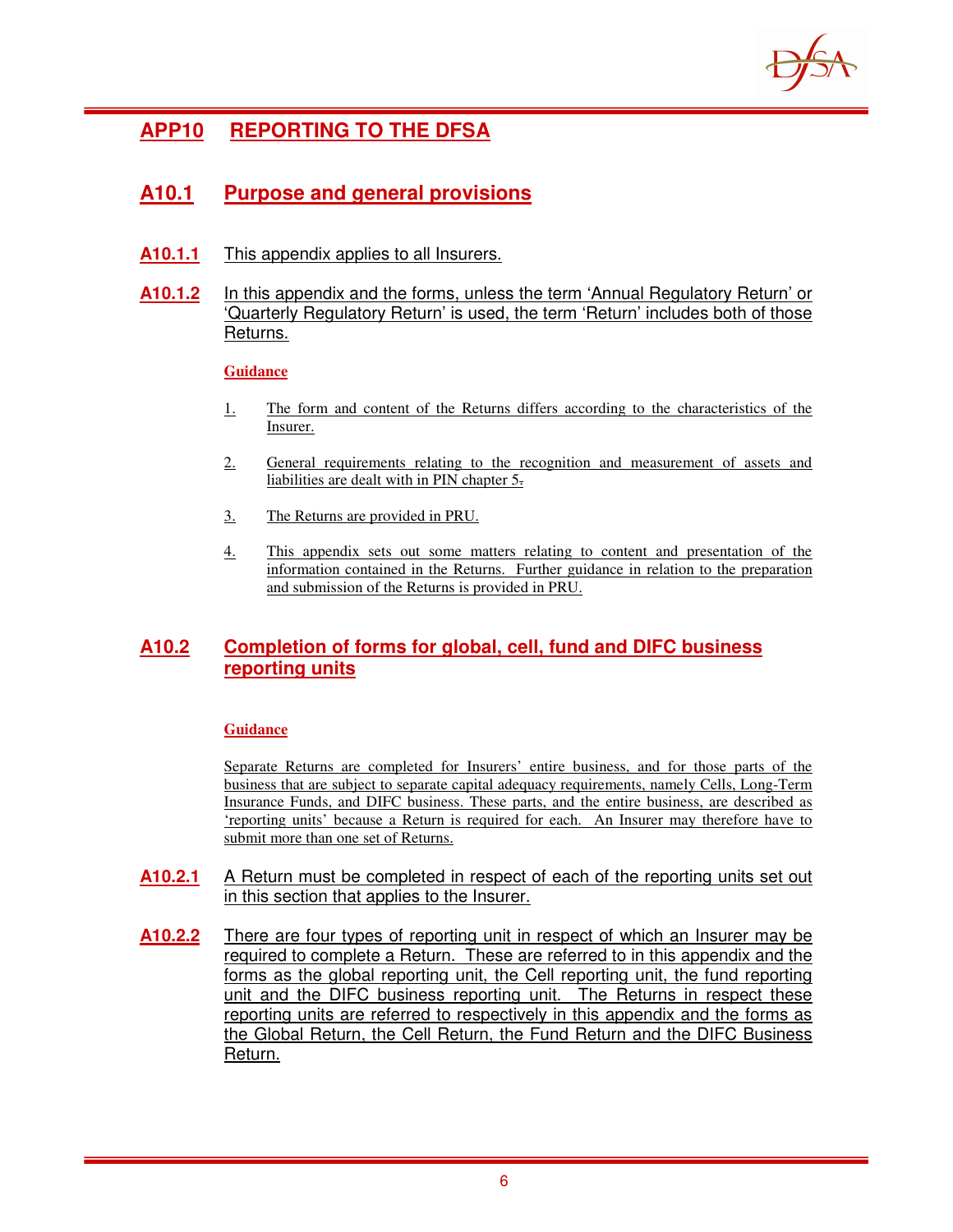

- **A10.2.3** Every Insurer that is required by PIN chapter 3 to complete a Return must complete a Global Return. A Global Return has the following characteristics:
	- (a) Subject to (b), a Global Return includes all of the assets, liabilities, equity, revenues and expenses of the Insurer, regardless of the residency status or location of the Insurer, of the customer or of any asset or liability.
	- (b) The Global Return of a Protected Cell Company does not include any assets, liabilities, equity, revenues or expenses that are attributable to a Cell.
- **A10.2.4** Except as provided otherwise in this appendix, an Insurer that is a Protected Cell Company must complete a Cell Return in respect of each Cell that it maintains. A Cell Return includes all of the assets, liabilities, equity, revenues and expenses attributable to the Cell, regardless of the residency status or location of the customer or of any asset or liability. An Insurer to which this section applies is not required to complete a Quarterly Regulatory Return in respect of any Cells maintained by it that are Captive Cells.
- **A10.2.5** Except as provided otherwise in this appendix, an Insurer that maintains a Long-Term Insurance Fund must complete a Fund Return in respect of each Long-Term Insurance Fund that it maintains. A Fund Return includes all of the assets, liabilities, revenues and expenses attributable to the Fund, regardless of the residency status or location of the customer or of any asset or liability. An Insurer to which this section applies is not required to complete a Fund Return in the following cases:
	- (a) where the Insurer is deemed to constitute a single, Long-Term Insurance Fund, such that the information contained in the Fund Return would be identical to that in the Global Return; and
	- (b) where a Cell of the Insurer is deemed to constitute a single, Long-Term Insurance Fund, such that the information contained in the Fund Return would be identical to that in the Cell Return.

#### **Guidance**

A10.2.5 operates to prevent the preparation of duplicate Returns. However, where under this section an Insurer or a Cell is exempt from the requirement to prepare a Quarterly Regulatory Return because of its captive status, the Fund Quarterly Regulatory Return would not be identical and must still be prepared.

- **A10.2.6** An Insurer that is not a DIFC Incorporated Insurer must complete a DIFC Business Return. A DIFC Business Return has the following characteristics:
	- (a) it includes only liabilities that are Insurance Liabilities of the Insurer in respect of its DIFC Insurance Business and assets that are associated with those Insurance Liabilities; and
	- (b) revenues and expenses must be included only to the extent that they are attributable to the Insurer's DIFC Insurance Business.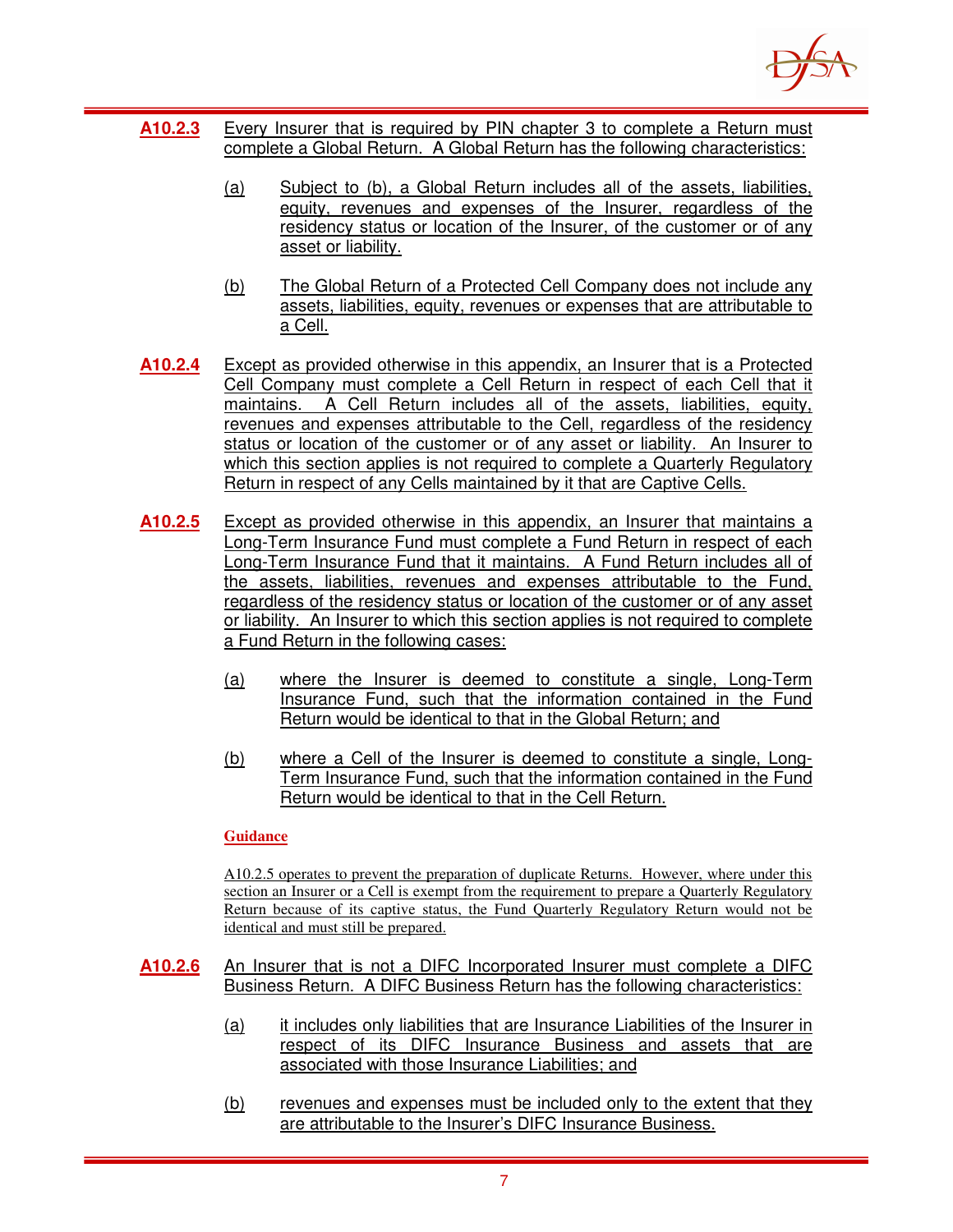

#### **Guidance**

The assets that are associated with Insurance Liabilities normally include only reinsurance and other recoveries in respect of claims, whether or not incurred, included in Insurance Liabilities. The DIFC Business Return does not include assets such as investments, fixed assets, or receivables other than reinsurance recoveries in respect of Insurance Liabilities.

## **A10.3 Content of returns**

- **A10.3.1** The Annual Regulatory Return comprises the following forms, together with the Supplementary Notes pertaining to those forms and the Statement of Directors referred to in section A10.5:
	- (a) Form 1: Statement of financial position;
	- (b) Form 2: Statement of capital adequacy;
	- (c) Form 3: Statement of financial performance;
	- (d) Form 4: Statement of premium revenue and reinsurance expense;
	- (e) Form 5: Statement of claims expense and recovery revenue;
	- (f) Form 6: Statement of movements in insurance provisions;
	- (g) Form 7: Statement of investment income;
	- (h) Form 8: Statement of acquisition expenses; and
	- (i) Form 9: Reconciliation to financial statements.
- **A10.3.2** The Quarterly Regulatory Return comprises the following forms, together with the Supplementary Notes pertaining to those forms and the Statement of Directors referred to in section A10.5:
	- (a) Form 1: Statement of financial position;
	- (b) Form 2: Statement of capital adequacy;
	- (c) Form 3: Statement of financial performance; and
	- (d) Form 10: Summary statement of operations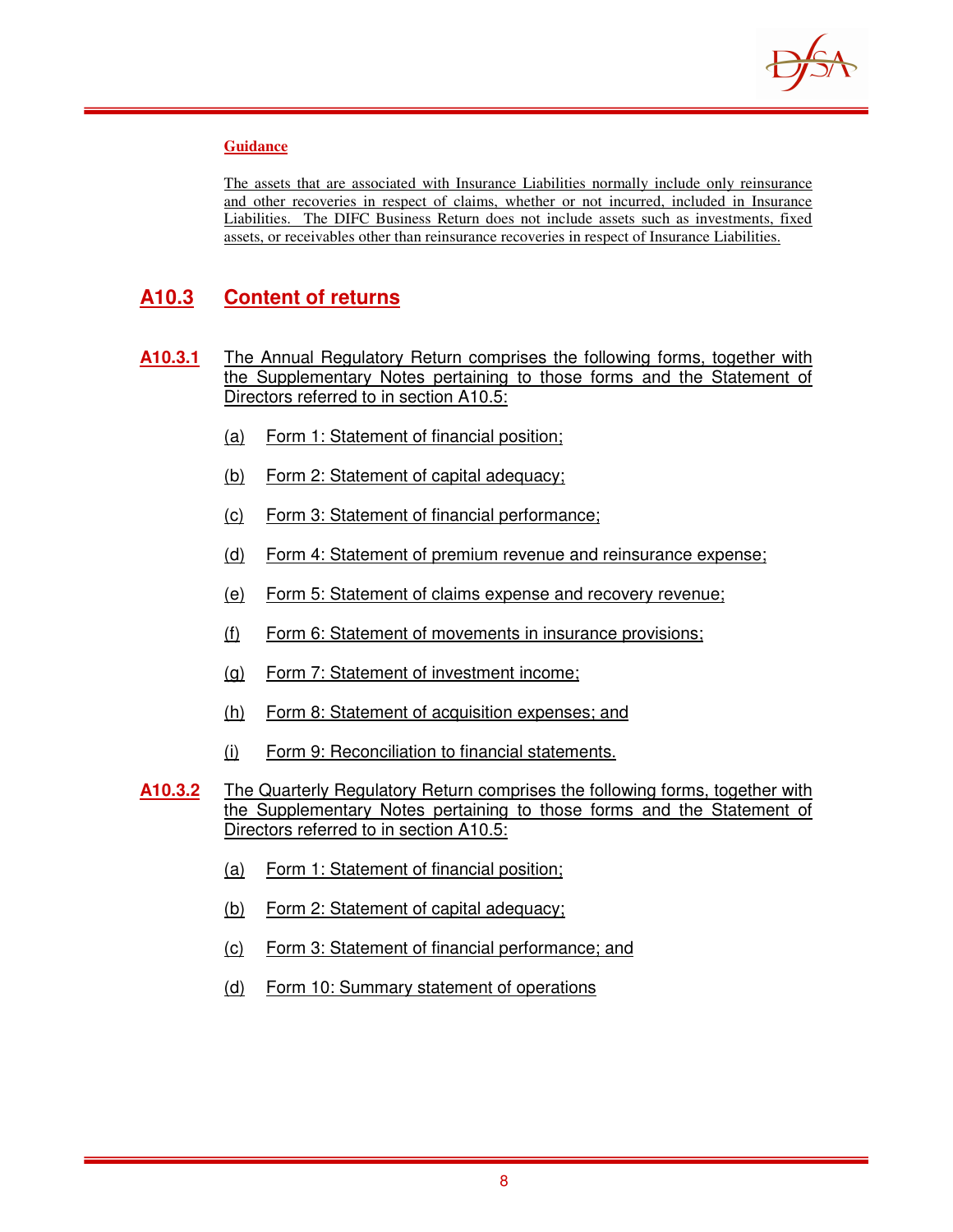

- **A10.3.3** The forms referred to in section A10.3.1 and section A10.3.2 must be prepared for each reporting unit for which an Insurer is required to complete an Annual Regulatory Return or a Quarterly Regulatory Return as applicable, except where:
	- (a) this appendix or the form states that the form is not required for that reporting unit, or
	- (b) the form would contain no information, in which case the insurer may omit the form and present a Supplementary Note stating that the form has not been prepared for that reason.
- **A10.3.4** The format of the forms contained in the Returns is set out in PRU.
- **A10.3.5** Items must be disclosed on the forms in accordance with the descriptions set out on the face of the forms, subject to the effects of other provisions of this appendix.
- **A10.3.6** Where an item is described on the face of a form as the result of a mathematical calculation, that mathematical calculation must be used to determine that item.

## **A10.4 General provisions relating to the completion of forms**

#### **Guidance**

Annual Regulatory Returns follow the cycle of the Insurer's normal statutory reporting, under the Companies Law 2004 in the DIFC and under equivalent legislation elsewhere. Quarterly Regulatory Returns are presented on a year to date basis at specified dates.

- **A10.4.1** Supplementary Notes must be presented on separate pages, not included on the face of the forms to which they relate. Each Supplementary Note must identify the form to which it relates.
- **A10.4.2** Returns must be presented in the English language.
- **A10.4.3** A Return must be presented in United States currency, rounded to thousands of dollars, with no decimal place.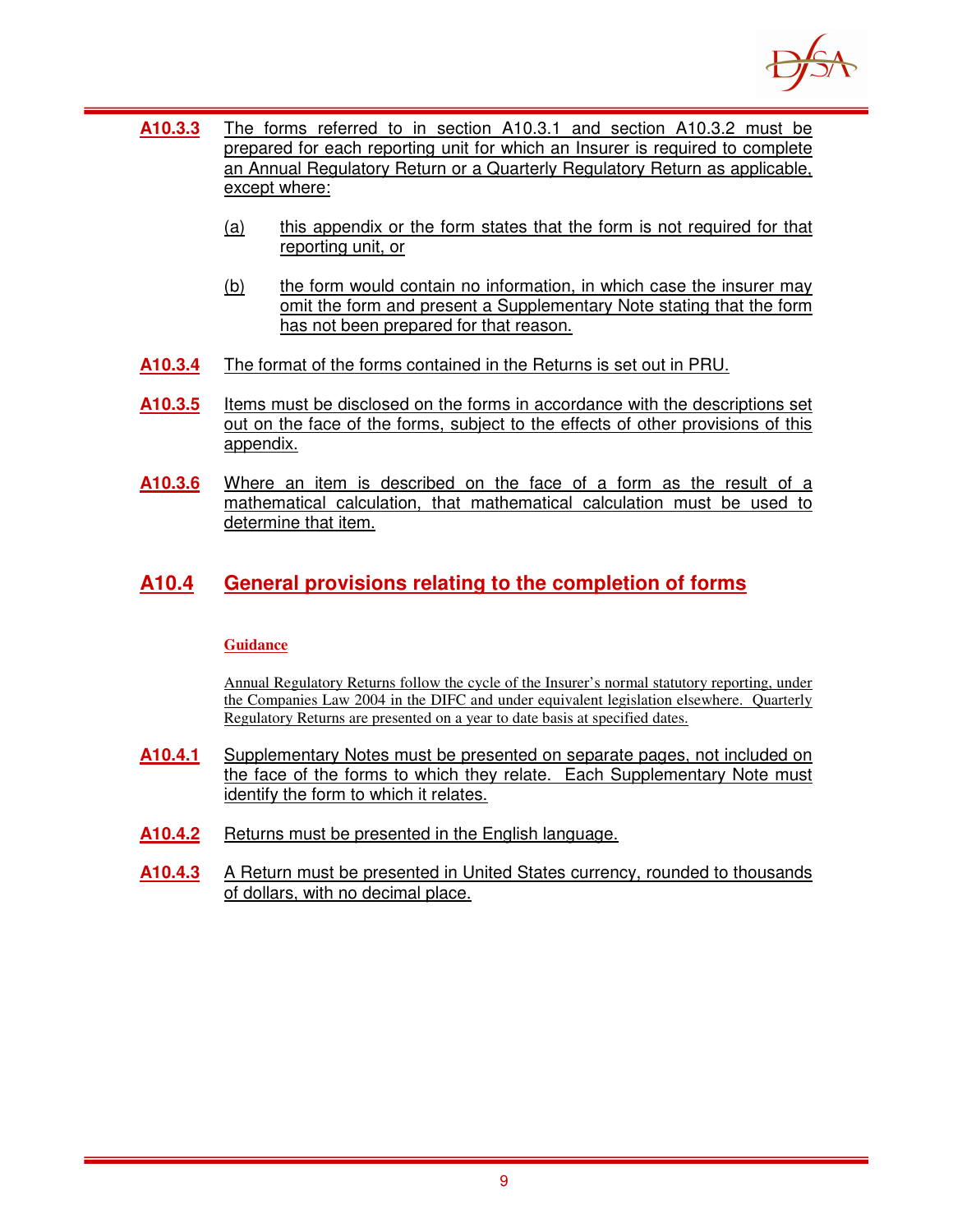

- **A10.4.4** Where the format of a form requires the presentation of comparative information, the comparative information shall be presented according to the following principles:
	- (a) In the case of a form forming part of the Annual Regulatory Return, the comparative information shall be that presented in the Annual Regulatory Return for the previous reporting period.
	- (b) In the case of a form forming part of the Quarterly Regulatory Return, the comparative information shall be that presented in the Quarterly Regulatory Return for the corresponding quarter in the previous calendar year.
	- (c) Comparative information shall be presented unless:
		- (i) the Insurer did not exist at any time during the comparative period (whether or not it was an Insurer);
		- (ii) in the case of a Cell Return or a Fund Return, the Cell or Long-Term Insurance Fund to which the Return relates did not exist at any time during the comparative period; or
		- (iii) so far only as concerns the DIFC Business Return, in the case of an Insurer that is not a DIFC Incorporated Insurer, the Insurer was not at any time an Insurer during the comparative period.
	- (d) An Insurer that is required to present comparative information in a Return, and that was not required to prepare a Return in respect of the comparative period, must present comparative information that would have been presented in the Return covering the comparative period, if the Insurer had been required to prepare that Return.
	- (e) Comparative information shall not be changed from the time it was first presented, unless re-presentation is necessary for the interpretation of the Return. Where comparative information is changed, the Insurer must include in the Return a Supplementary Note showing the nature of the change and the reason for it.
- **A10.4.5** The Annual Regulatory Return, including the Statement by Directors, is subject to audit, except where this appendix or the form instruction guidelines states that a form is not subject to audit.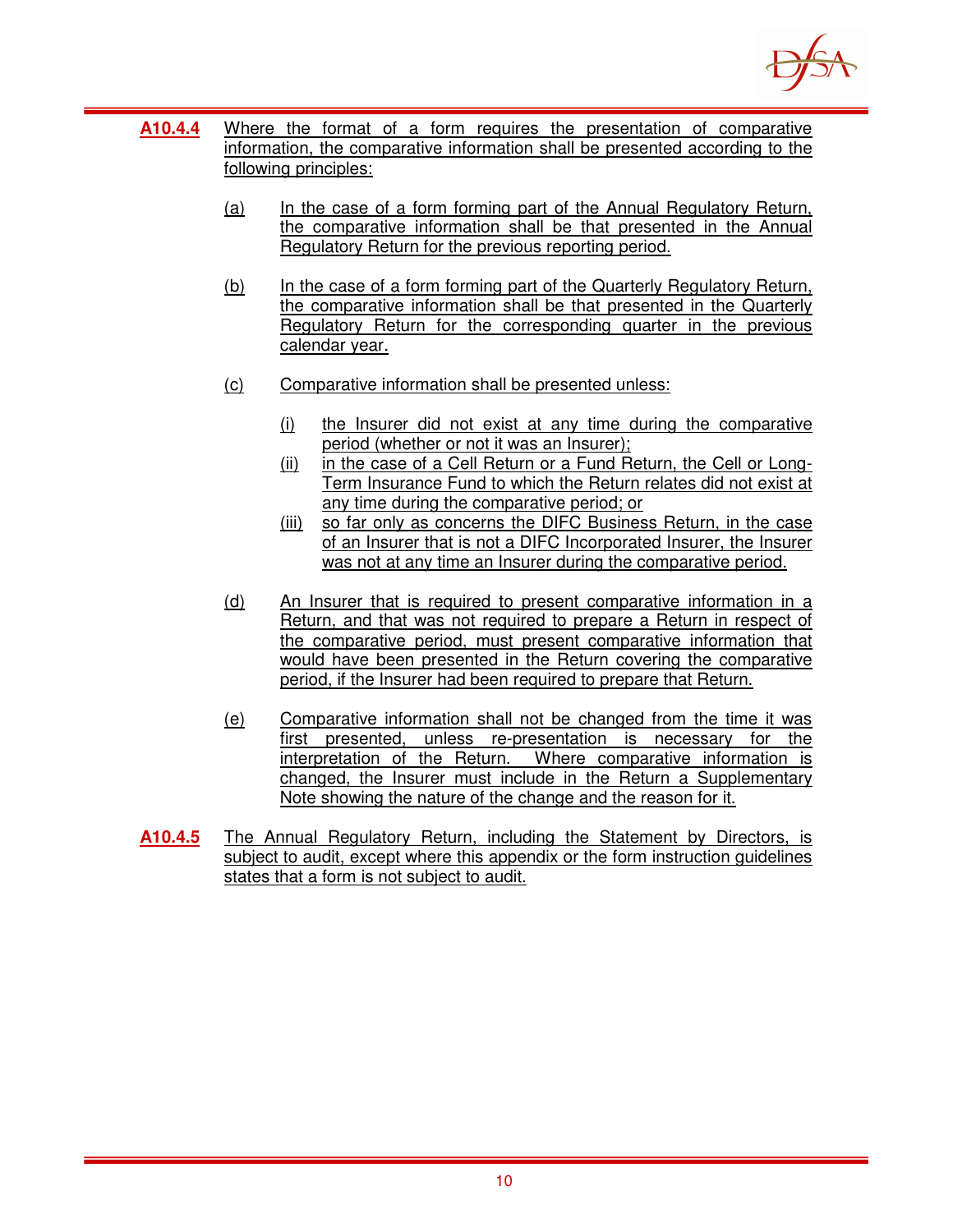

- **A10.4.6** Each page in a Return, including the Statement by Directors and any Supplementary Notes, must show:
	- (a) the words 'Annual Regulatory Return' or 'Quarterly Regulatory Return', as applicable;
	- (b) sufficient information to identify the form or other statement;
	- (c) the Insurer's licence number;
	- (d) the Insurer's name;
	- (e) the reporting period to which the Return relates;
	- (f) whether the Return is a Global, Cell, Fund or DIFC Business Return; and
	- (g) where the return relates to a Cell or a Long-term Insurance Fund, sufficient information to identify the Cell or Long-term Insurance Fund in question.
- **A10.4.7** Where this appendix or the form requires information to be presented for different Classes of Business or for different types of insurance contract (that is, direct insurance, facultative reinsurance, proportional reinsurance treaty and non-proportional reinsurance treaty), an Insurer required to complete the form must present the relevant information in respect of all Classes of Business and types of contract, except under the following circumstances:
	- (a) Where an item of numerical information in respect of a Class of Business for a type of insurance contract is less than two per cent of the total such numerical information in respect of all Classes of Business for that type of insurance contract, the Insurer may aggregate that numerical information for that Class of Business for that type of insurance contract with the same item of information for the Class of Business for that type of contract in which that item of information is the largest.
	- (b) Where an item of numerical information in respect of a type of insurance contract for a Class of Business is less than two per cent of the total such numerical information in respect of all types of insurance contract for that Class of Business, the Insurer may aggregate that numerical information for that type of insurance contract for that Class of Business with the same item of information for the type of insurance contract for that Class of Business in which that item of information is the largest.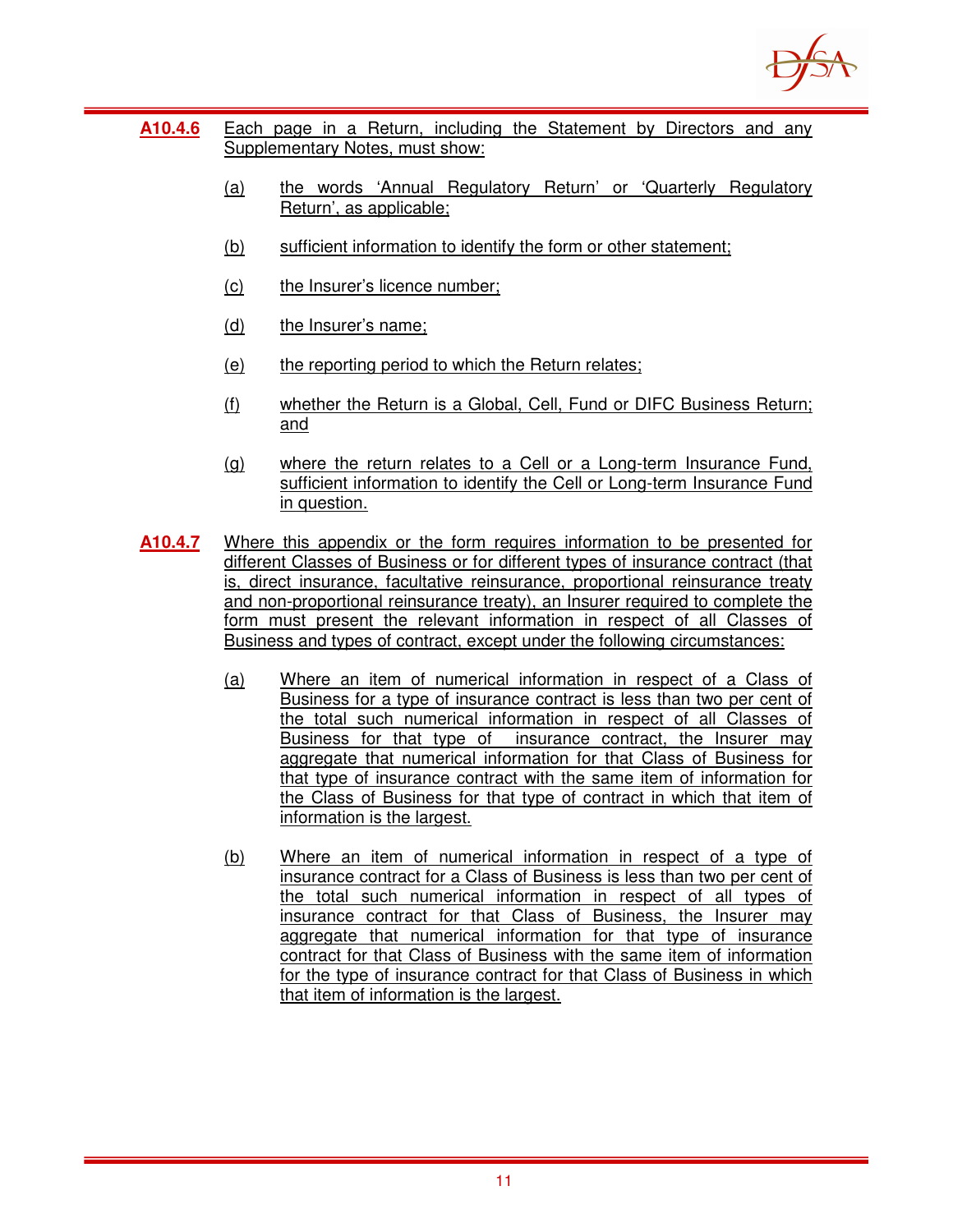

#### **Guidance**

This section establishes de minimis limits for an Insurer in respect of detailed numerical information presented by Class of Business or by type of insurance contract. Amounts below the de minimis limits may be aggregated together with other items of information in the same line or column of a form. Insurers are not required to apply the sub-sections in the order that they are set out. However, Insurers should ensure that the Returns continue to comply with both sub-sections after applying either. It is possible that applying the second sub-section to be applied could affect compliance with the first.

**A10.4.8** Where an Insurer arranges its affairs such that a Cell or Long-Term Insurance Fund maintained by it pays or receives income in the form of interest, dividends, rental, recharge of management expenses or other investment income, from another reporting unit of the Insurer, that income must be shown gross as an expense in the reporting unit bearing the expense, and as income in the reporting unit receiving the income. Where however the same reporting unit records the income and the expense, the two must be netted off.

#### **Guidance**

This section establishes accounting policy in respect of transactions between reporting units. Internal recharges within an Insurer should be shown as such where they are external to a reporting unit of that Insurer. However, where a reporting unit (for example, the Global Return of an Insurer that is not a Protected Cell Company, and that maintains one or more Long-Term Insurance Funds) includes both 'sides' of the internal transaction, the internal transaction must be eliminated by netting off the income and expense.

# **A10.5 Statement by directors**

#### **Guidance**

- 1. The Statement by Directors forms a part of the Annual Regulatory Return or the Quarterly Regulatory Return. By providing these statements the directors confirm that the returns have been properly prepared and that the Insurer complies with applicable prudential rules.
- 2. The Statement by Directors is set out as statements that must be made, but circumstances may arise when a statement cannot be made because it would be untrue to do so. Under such circumstances this section provides for the Directors to provide an explanation in place of the omitted statement.
- **A10.5.1** Every Return must include a Statement by Directors, in accordance with this section.